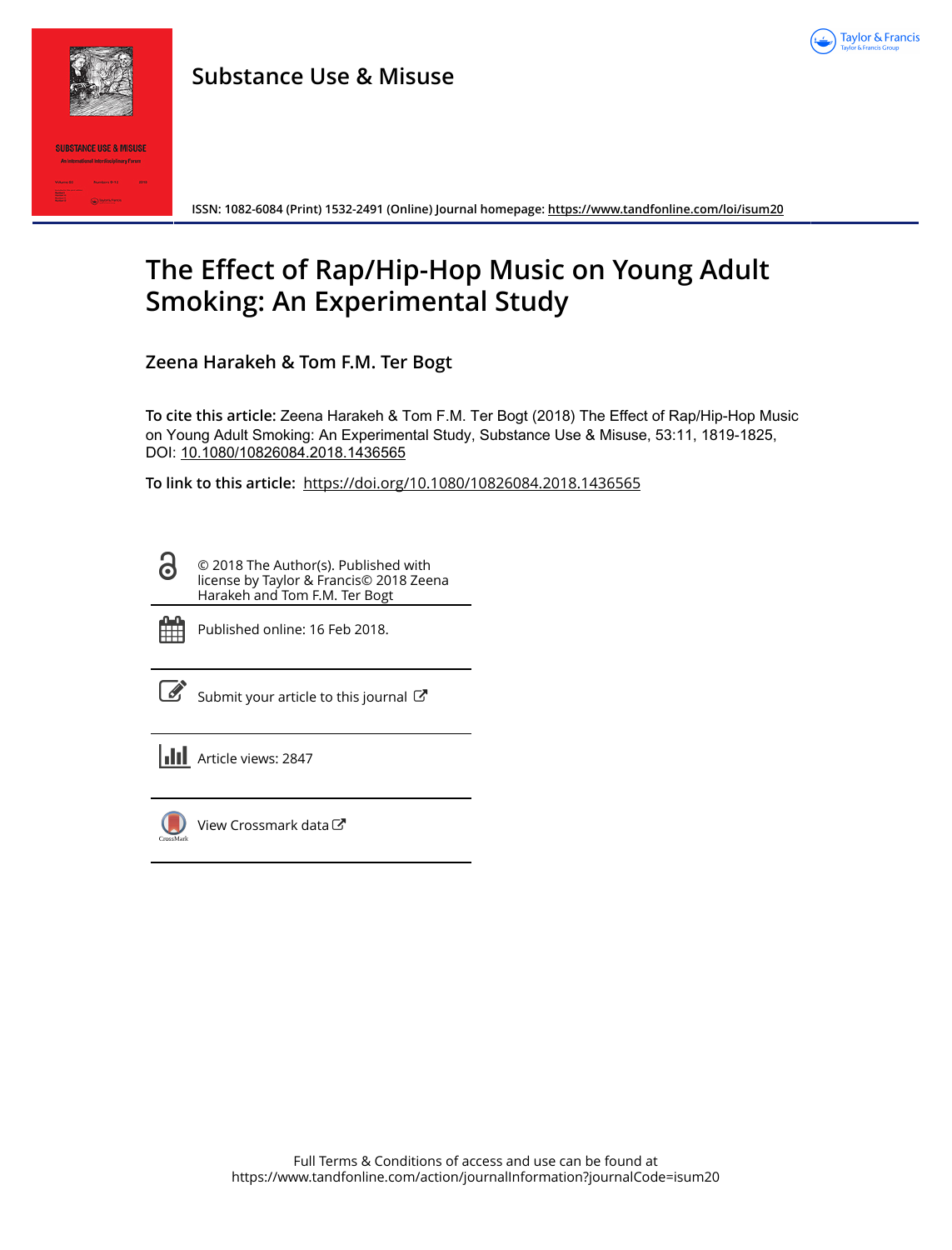#### ORIGINAL ARTICLE

**a** OPEN ACCESS **a** Check for updates

Taylor & Francis Taylor & Francis Group

# **The Effect of Rap/Hip-Hop Music on Young Adult Smoking: An Experimental Study**

Zeena Harakeh and Tom F.M. Ter Bogt

Interdisciplinary Social Science, Utrecht University, Utrecht, The Netherlands

#### **ABSTRACT**

Background: Music may influence young people's behavior through its lyrics. Substance use references occur more frequently in rap/hip-hop than in other music genres. Objectives: The aim was to examine whether the exposure to rap/hip-hop lyrics referring to substance use affected cigarette smoking. Methods: An experiment with a 3-group between subject design was conducted among 74 dailysmoking young adults ranging in age from 17 to 25 years old. Three conditions were tested in a mobile lab (camper vehicle) from May to December 2011, i.e., regular chart pop music ( $N = 28$ ), rap/hip-hop with non-frequent references to substance use  $(N = 24)$ , and rap/hip-hop with frequent references to substance use ( $N = 22$ ). Results: One-way ANOVA showed that participants listening to substance use infused rap/hip-hop songs felt significantly less pleasant, liked the songs less, and comprehended the songs less compared to participants listening to pop songs. Poisson loglinear analyses revealed that compared to the pop music condition, none of the two rap/hip-hop music conditions had a significant effect on acute smoking. Thus, contrary to expectations, the two different rap/hip-hop conditions did not have a significantly different effect on acute smoking. Conclusions: Listening to rap/hip-hop, even rap hip/hop with frequent referrals to substance use (primarily alcohol and drug use, and general smoking referrals), does not seem to encourage cigarette smoking among Dutch daily-smoking young adults, at least short term.

#### **KEYWORDS**

Young adults; cigarette smoking; music; lyrics; music genres

# **Introduction**

Music is important in young people's lives, and they are exposed to it daily. However, there is concern that listening to certain types of music may have detrimental effects on young people's attitudes and behaviors. Rap/hip-hop, one of the most popular genres of popular music in the last three decades, has been criticized of fostering problem behavior, due to the ample referrals to violence and substance use in the lyrics (Chen, Miller, Grube, & Waiters, [2006;](#page-6-0) Gruber, Thau, Hill, Fisher, & Grube, [2005\)](#page-6-1). Indeed, substance use referrals occur more frequently in rap/hiphop music compared to other music genres, and besides, substance use is positively being portrayed in many songs (Herd, [2008;](#page-6-2) [2014;](#page-6-3) Primack, Dalton, Carroll, Agarwal, & Fine, [2008\)](#page-7-0). Thus, the question arises whether substance use among young people is fostered by listening to rap/hip-hop music. In this present experimental study we will examine if this is the case for cigarette smoking. If so, this may have far-fetched implications such as informing daily-smokers to avoid listening to certain types of music.

In a study among 7,324 12 to 16 year olds, it was found that pop music was associated with less substance use while rap/hip-hop music was associated with more

smoking, particularly among girls (Mulder et al., [2009\)](#page-6-4). Another study showed that listening to pop music was significantly associated with less cigarette and marijuana use while listening to rap/hip-hop music was associated with more marijuana use (Oberle & Garcia, [2015\)](#page-7-1). These findings remained significant when controlling for sensation seeking. Furthermore, Miranda and Claes [\(2004\)](#page-6-5) showed that rap music was linked to deviant behaviors. Although these studies showed positive associations between listening to rap/hip-hop music and substance use, they were all cross-sectional in nature, and therefore causality could not be determined. In order to observe a potential causal link between music listening and smoking, experimental designs are essential. A field experiment by Engels, Slettenhaar, Ter Bogt and Scholte [\(2011\)](#page-6-6) confirmed the results of the cross-sectional studies: the exposure to alcohol-related lyrics increased the consumption of alcohol beverages among customers in a bar. In contrast, another experimental study focusing on exposure to different music genres in relation to alcohol use (but not considering alcohol-related lyrics), showed that youth exposed to 'gangsta rap' music did not drink significantly more alcohol than peers who were exposed to other music

CONTACT Zeena Harakeh, PhD 2 [z.harakeh@uu.nl](mailto:z.harakeh@uu.nl) **■** Interdisciplinary Social Science, Utrecht University, Heidelberglaan 1, 3584 CS, Utrecht, The Netherlands. © Zeena Harakeh and Tom F.M. Ter Bogt. Published with license by Taylor & Francis

This is an Open Access article distributed under the terms of the Creative Commons Attribution-NonCommercial-NoDerivatives License (http://creativecommons.org/licenses/by-ncnd/4.0/), which permits non-commercial re-use, distribution, and reproduction in any medium, provided the original work is properly cited, and is not altered, transformed, or built upon in any way.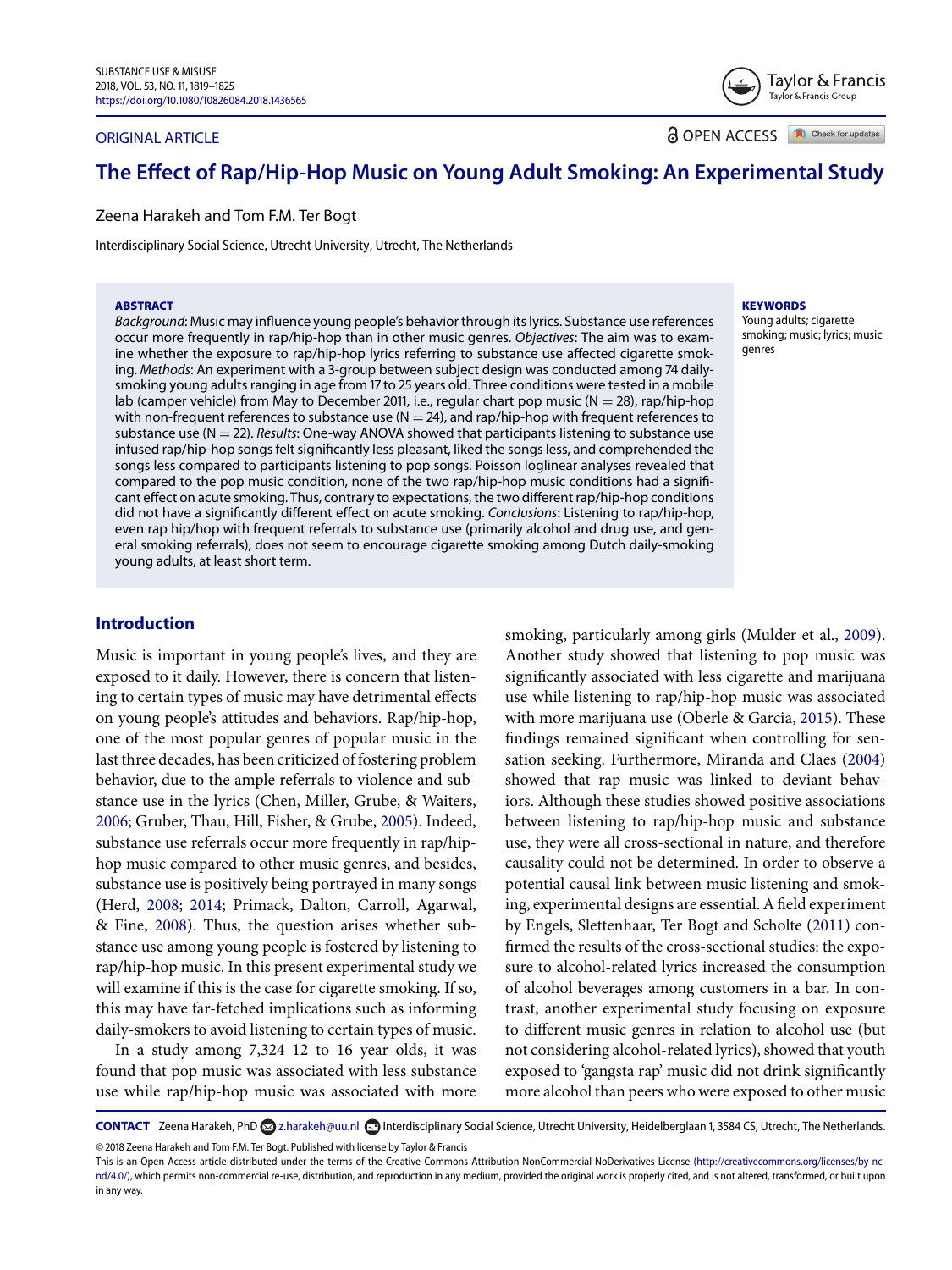genres such as pop music (Engels, Poelen, Spijkerman, & Ter Bogt, [2012\)](#page-6-7).

Three explanations have been proposed to understand the positive association between (frequent) exposure to rap/hip-hop music and the engagement in substance use such as cigarette smoking. The first explanation is referred to as the *socialization hypothesis, b*ased on the Social Learning Theory (Bandura, [1977\)](#page-6-8), rap/hip-hop music artists may function as role models. They often endorse in and glorify substance use and young people may observe and imitate the positive attitudes and behaviors of these high-status role models. Furthermore, music listening with substance use content may affect the social schema's of young people due to cognitive priming. They may assimilate the values that are communicated through rap songs and adopt positive ideas and beliefs regarding substance use which may lead to engagement in substance use (Miranda & Claes, [2004\)](#page-6-5).

The second possible explanation is that music listening is not the cause but rather reinforces already existing values and behaviors (Chen et al., [2006\)](#page-6-0), also referred to as the *selection hypothesis*. Young people who are engaged in substance use and have favorable attitudes towards this are more likely to select and listen to music genres with high substance use content such as rap/hip-hop music.

The final possible explanation is that the link between music preferences and substance use is accounted for by shared *'third factors'* (Chen et al., [2006;](#page-6-0) Dillman Carpentier, Knobloch, & Zillmann, [2003\)](#page-6-9). Personality traits are likely candidates for such factors. For example, results from the study of Chen and colleagues [\(2006\)](#page-6-0) showed that the students with higher levels of sensation seeking listened more to music genres infused with substance use and aggression, i.e. rap music. Furthermore, they also showed that these students engaged more in substance use and aggressive behaviors. Moreover, when controlling for sensation-seeking, the significant positive association between frequent listening to rap music and substance use and aggression decreased significantly. Another third factor may comprise of a specific social context. Tanner, Asbridge and Wortley [\(2008\)](#page-7-2) concluded that affiliation and interaction with "deviant" peers may influence music preferences as well as substance use behavior of young people. Therefore, if we do find a significant effect of music genre on substance use in our experimental study, we can conclude that this alternative explanation is not valid because an experimental design controls for such other 'third factors'.

The Media Practice Model (Steele, [1999;](#page-7-3) Steele & Brown, [1995\)](#page-7-4) integrates the first two explanations. According to the Media Practice Model there is an interactive influence between media and individuals; young people with certain personality characteristics, within certain social contexts select media according to who they are and where they feel they belong to socially (i.e., selection), and are also affected by their chosen media content (i.e., socialization) (Brown, Steele, & Walsh-Childers, [2002\)](#page-6-10). In our experiment we focus on one leg of this theory, consistent with the socialization hypothesis, we expect that exposure to rap/hip-hop music may increase young people's cigarette smoking compared exposure to more mainstream music such as pop music. To the best of our knowledge, this experiment is the first to examine whether exposure to specific music genres and therefore specific lyrics in music affect cigarette smoking. The aim is twofold: (1) to examine whether exposure to rap/hip-hop compared to pop music contributes to the maintenance of cigarette smoking, and subsequently, whether (2) the frequency of lyrics in rap/hip-hop referring to substance use is linked to smoking maintenance.

#### **Methods**

# *Design*

We tested a pop music condition and two rap/hip-hop music conditions. For each condition, appropriate music songs and lyrics for each song were searched and selected through the Internet. The two rap/hip-hop conditions differed in the extent to which the lyrics referred to substance use. In the rap/hip-hop condition with frequent substance use references, primarily alcohol and drugs were addressed, reflecting the features of this particular music genre (Herd, [2008;](#page-6-2) [2014\)](#page-6-3). This condition contained eight songs: Ice Cube – Smoke some Weed; Three 6 Mafia – Smokin on da Dro; Lil Wyte – Drinking Song; D12 – Purple Pills; Mystikal – I smell smoke; 50 Cent – High all the Time; Ludacris – Everybody drunk; Master P – Pass me da Green. In total, the songs contained approximately 119 alcohol, 213 marijuana, 78 pills and other drug text references, and 107 sound/voice effects with substance use references. Although few specific tobaccosmoking referrals were made, general smoking referrals included "smoke" and smoking sound/voice effects (inhaling, exhaling, using a lighter).

In the other rap/hip-hop condition, there were hardly any substance use references (songs with no substance use reference at all are rare in hip-hop), and songs focused on other themes. To keep the music similar to the first condition, we matched each song with a similar type of song of the same artist, taking into account the year, volume, and tempo of the song. This condition contained eight songs: Lil Wyte – Blame it on the Bay; Ludacris – My Chick Bad; D12 – How come; Mystikal – Shake it Fast; Three 6 Mafia – Baby Mama; Master P – I miss my homies; Ice Cube – It was a good day; and 50 Cent – Candy Shop. In total, these songs contained approximately 9 alcohol, 9 marijuana, 1 pill and other drug text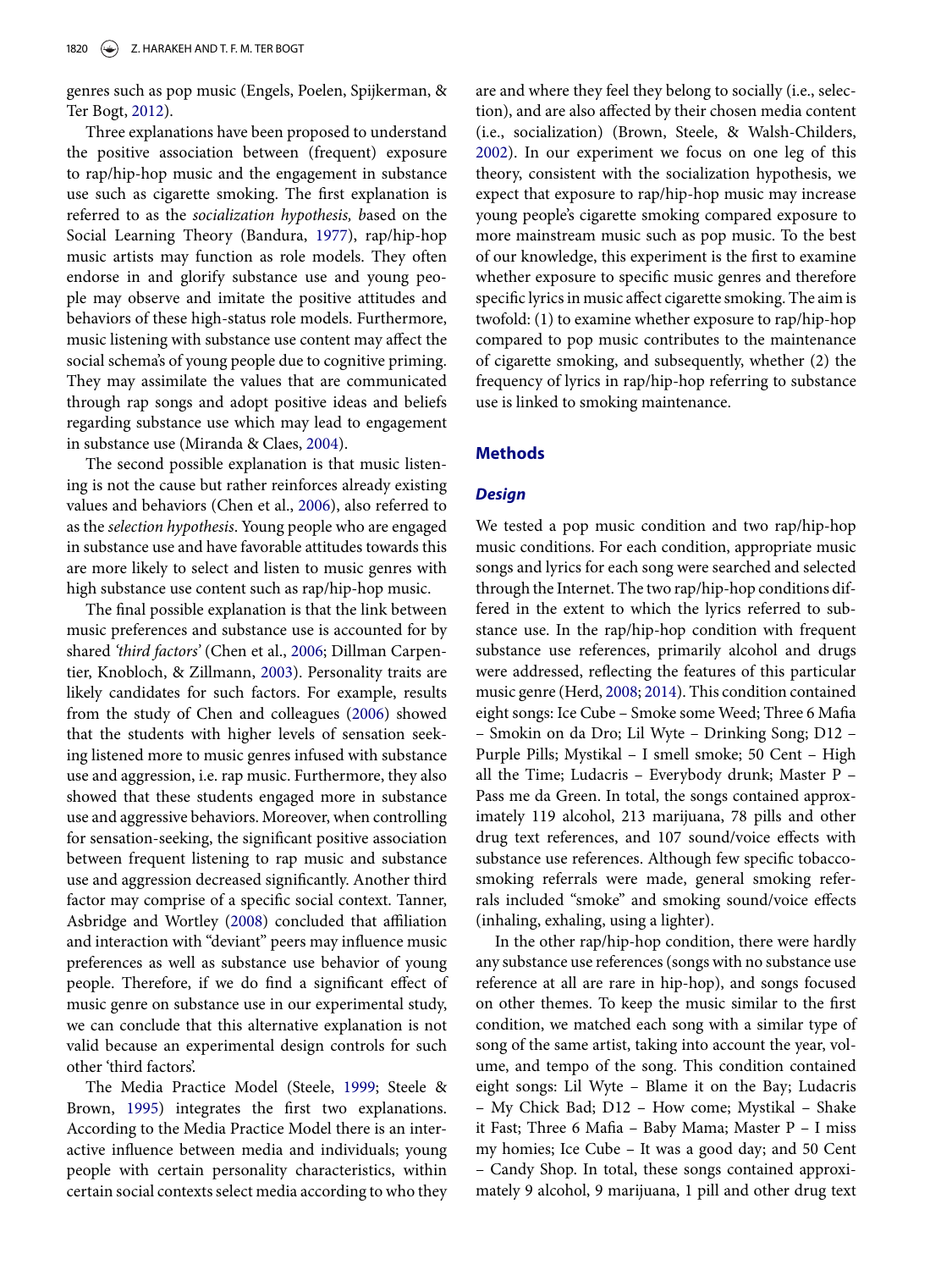references, and 4 sound/voice effects for substance use references.

The pop music condition (with no references to substance use) included eight songs: Doritos Night – Who's that chick; Katy Perry – Hot and cold; Melee – Built to last; Alphabeat – Fascination; Alexis Jordan – Happiness; Ginger Ninja – Sunshine; Bruno Mars – Just the way you are; Metro Station – Shake it. These songs were typical chart pop songs, catchy, up-tempo, cheerful, 'feel good' music.

#### *Procedure and participants*

This study received approval from our internal faculty board at Utrecht University. Students were approached on campus to participate in a study on music taste and preference. We asked students to complete an initial screening questionnaire. Only daily smokers aged 16 to 25 years of age were invited to participate. Students were allocated at random to one of the two rap/hip-hop conditions by drawing lots. The data was collected from May to November 2011. The pop music condition data was collected in November and December 2011.

We used a mobile lab in a camper vehicle (Harakeh & Vollebergh, [2012\)](#page-6-11). One participant participated in each session. Participants were told they could eat food and take drinks that were made available, and that they were allowed to smoke in the camper vehicle (an ashtray was present on the table). The 30-minute music task consisted of listening to eight music songs and responding to five questions for each song. Each song was played for three minutes, with a 30-second break in-between. At the end of the session, the participant completed a brief questionnaire, taking approximately 15 minutes. Each participant received ten Euros for his/her participation. After the completion of this experiment, all participants were debriefed.

Of the 103 participants, twenty participants were excluded because they did not have cigarettes with them or were no longer daily smokers, two participants did not complete the final questionnaire, one lighted up a cigarette before the music task started, one was too old to be included, two participants experienced technological failure when playing the music, one mentioned she suffered from heavy depression, and two participants played constantly with their mobile phone, leaving 74 participants in the analyses. Four of these 74 participants suspected the actual aim of the study and three participants thought the study had perhaps something to do with smoking or with the effect of music on other behavior. The seven participants were included in the analyses, but results with and without the inclusion of this group did not differ. Participants were 17–25 years old ( $M = 20.37$ ; SD = 1.92), 47.9% were male, and 46.6% were College students.

#### *Measures*

#### *Participants' smoking behavior during the session*

The experimenter coded the total number of cigarettes smoked during the music task.

*Descriptive Characteristics Living on their own* was assessed by asking whether they lived at home with their parents or caretakers or whether they lived on their own.

*Age* was measured by asking how old they were. *Gender* was coded as  $0 =$  female and  $1 =$  male.

*Current smoking behavior* was coded as (a) I do not smoke, (b) less than one cigarette/day, (c) 1– 5 cigarettes/day, (d) 6–10 cigarettes/day, (e) 11–20 cigarettes/day, (f) 21-30 cigarettes/day, and  $(g) \ge 31$ cigarettes or more/day.

*Music preference* was assessed by rating each musical genre (e.g., pop music and rap/hip-hop music) on a 5-point scale ranging from 'dislike strongly' to 'like very much' (Ter Bogt, Raaijmakers, Vollebergh, Van Wel, & Sikkema, [2003\)](#page-7-5).

### *Mood*

We measured how pleasant and anxious the participants felt during the music task. We assessed "feeling pleasant" and " feeling anxious" using the self-assessment Manikin scale asking participants to, "Indicate which figure represents the best how pleasant/calm you feel at this moment." (Lang, [1980\)](#page-6-12). The response categories for "feeling pleasant" included faces (i.e., smiles) of 9 figures scored from very unpleasant  $= 1$  to very pleasant  $= 9$ . The response categories for "feeling anxious" included faces of 9 figures (i.e., with in the center of the figure a dot/explosion) scored from very calm  $= 1$  to very anxious  $= 9$ . We assessed the scores at the pre- and post-test. The first score was obtained just before they started with the music task and the second score was obtained immediately following the music task.

# *Evaluation of the songs*

Participants had to rate how much they liked each song and how well they comprehend the text of the eight songs on a scale from 1 to 10, and an average score was calculated for each question.

#### *Statistical analyses*

W[e](#page-4-0) used the statistical software SPSS for our analyses. First, we performed descriptive analyses on the sample. Subsequently, we checked with one-way Anova's if randomization succeeded and whether there were significant differences between the three conditions with regard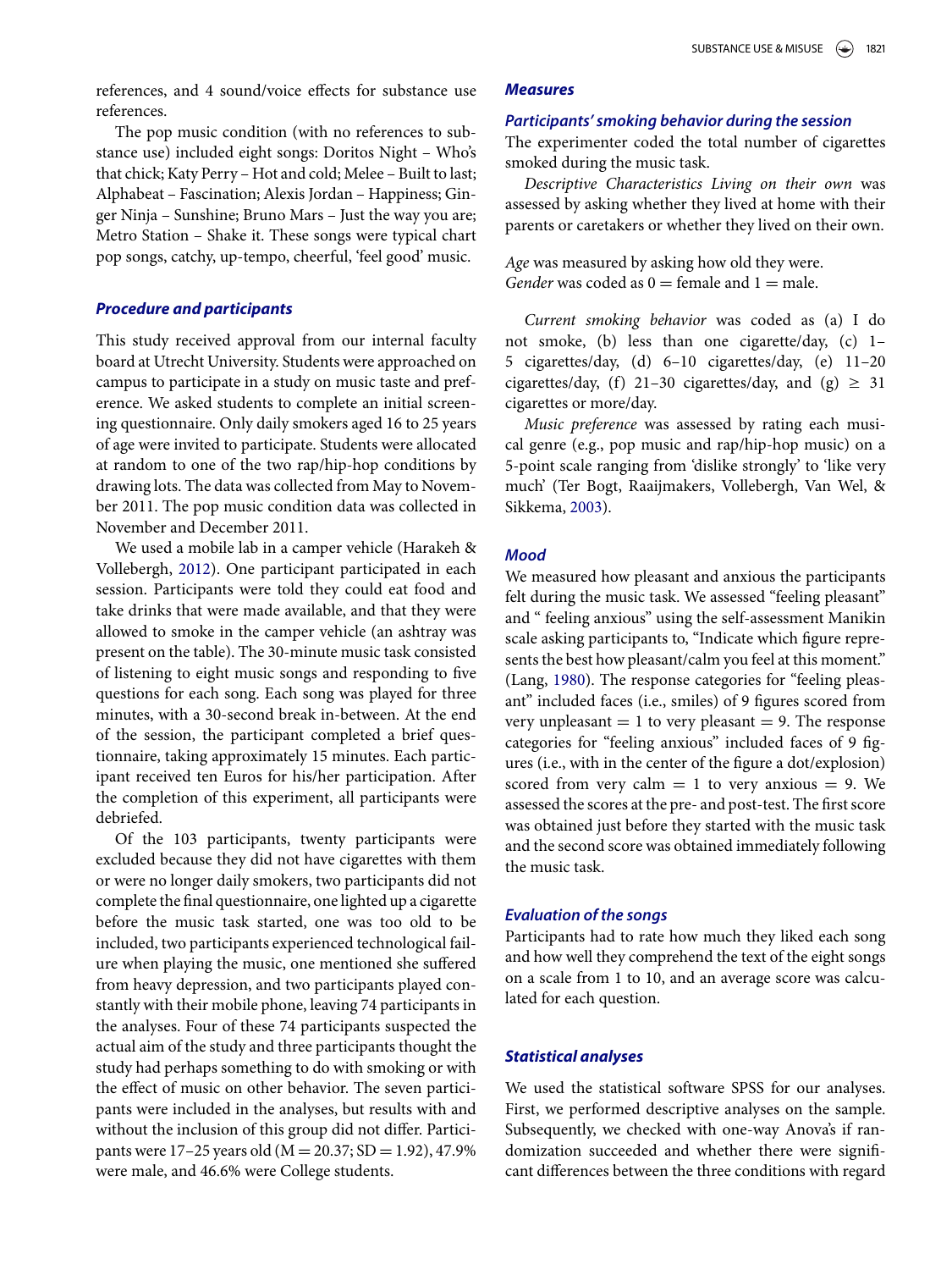#### <span id="page-4-0"></span>Table 1. Descriptive characteristics of the participants in the three music conditions.

|                                                                  | Pop music ( $N = 28$ )<br>Percentage/Mean(SD) | Percentage/Mean(SD) | Rap/hip-hop music low content <sup>a</sup> ( $N = 24$ ) Rap/hip-hop music high content <sup>b</sup> ( $N = 22$ )<br>Percentage/Mean(SD) |  |
|------------------------------------------------------------------|-----------------------------------------------|---------------------|-----------------------------------------------------------------------------------------------------------------------------------------|--|
| Living on their own                                              | 64.3%                                         | 79.2%               | 77.3%                                                                                                                                   |  |
| Age                                                              | 20.43 (2.25)                                  | 20.08 (1.74)        | 20.62 (1.66)                                                                                                                            |  |
| Gender (female)                                                  | 53.6%                                         | 45.8%               | 54.5%                                                                                                                                   |  |
| Current smoking behavior:                                        |                                               |                     |                                                                                                                                         |  |
| 1-5 cigarettes/day                                               | 35.7%                                         | 20.8%               | 31.8%                                                                                                                                   |  |
| 6-10 cigarettes/day                                              | 32.1%                                         | 50%                 | 27.3%                                                                                                                                   |  |
| 11-20 cigarettes/day                                             | 28.6%                                         | 29.2%               | 40.9%                                                                                                                                   |  |
| 21-30 cigarettes/day                                             | 3.6%                                          | 0%                  | 0%                                                                                                                                      |  |
| Pop music preference:                                            |                                               |                     |                                                                                                                                         |  |
| very bad                                                         | 10.7%                                         | 4.3%                | 0%                                                                                                                                      |  |
| Bad                                                              | 14.3%                                         | 8.7%                | 18.2%                                                                                                                                   |  |
| no opinion                                                       | 3.6%                                          | 8.7%                | 31.8%                                                                                                                                   |  |
| Good                                                             | 57.1%                                         | 60.9%               | 45.5%                                                                                                                                   |  |
| very good                                                        | 14.3%                                         | 17.4%               | 4.5%                                                                                                                                    |  |
| Rap/hip-hop music preference:                                    |                                               |                     |                                                                                                                                         |  |
| very bad                                                         | 3.7%                                          | 4.3%                | 0%                                                                                                                                      |  |
| Bad                                                              | 22.2%                                         | 17.4%               | 31.8%                                                                                                                                   |  |
| no opinion                                                       | 18.5%                                         | 13%                 | 13.6%                                                                                                                                   |  |
| Good                                                             | 37%                                           | 52.2%               | 50%                                                                                                                                     |  |
| very good                                                        | 18.5%                                         | 13%                 | 4.5%                                                                                                                                    |  |
| Felt <i>anxious</i> at the start of the music task <sup>1</sup>  | 3.18(1.42)                                    | 3.50 (1.29)         | 3.09(1.63)                                                                                                                              |  |
| Felt <i>pleasant</i> at the start of the music task <sup>2</sup> | 7.11(0.88)                                    | 7.04(0.81)          | 6.95(0.79)                                                                                                                              |  |
| <b>During the experiment</b>                                     |                                               |                     |                                                                                                                                         |  |
| Like the music task                                              | 3.75 (0.70)                                   | 3.83(0.72)          | 3.57(0.93)                                                                                                                              |  |
| Felt calm after the music task <sup>1</sup>                      | 2.63(1.31)                                    | 3.13(1.45)          | 3.09(1.95)                                                                                                                              |  |
| Felt <i>pleasant after</i> the music task <sup>2</sup>           | 7.29 (1.05)                                   | 6.71(1.57)          | 6.00(1.51)                                                                                                                              |  |
| Like the music                                                   | 5.70 (1.03)                                   | 5.26(1.35)          | 4.60(1.32)                                                                                                                              |  |
| Comprehended the song text                                       | 7.50 (1.23)                                   | 6.69(1.40)          | 6.13(1.94)                                                                                                                              |  |
| Smoking:                                                         |                                               |                     |                                                                                                                                         |  |
| 0 cigarettes                                                     | 32.1%                                         | 20.8%               | 22.7%                                                                                                                                   |  |
| 1 cigarettes                                                     | 39.3%                                         | 45.8%               | 63.6%                                                                                                                                   |  |
| 2 cigarettes                                                     | 28.6%                                         | 29.2%               | 13.6%                                                                                                                                   |  |
| 3 cigarettes                                                     | 0%                                            | 4.2%                | 0%                                                                                                                                      |  |

<span id="page-4-1"></span>Note. <sup>a</sup>non-frequent substance use referrals; <sup>b</sup>frequent substance use referrals. <sup>1</sup>on a score from 1 to 9, 9 is 'very anxious'; <sup>2</sup>on a score from 1 to 9, 9 is 'very pleasant'.

to participants' baseline characteristics. Finally, we conducted a Poisson loglinear analyses to investigate the effect of music condition on participants' total number of cigarettes smoked during the session. The descriptive characteristics that showed to be significantly different between the conditions, were controlled for in the analyses.

### **Results**

Descriptive characteristics of the participants are depicted in [Table 1.](#page-4-0) One-way Anova's showed that randomization succeeded as there were no significant differences between the three conditions with regard to participants' baseline characteristics: living on their own  $[F(2) = 0.86,$  $p = 0.429$ ], age [F(2) = 0.45,  $p = 0.639$ ], gender [F(2) = 0.21,  $p = 0.810$ , current smoking behavior  $[F(2) = 0.10,$  $p = 0.910$ , how much they like pop music  $[F(2) = 0.93,$  $p = 0.398$ ], how much they like rap/hip-hop music [F(2)  $= 0.31$ ,  $p = 0.733$ , how anxious they felt before the music task  $[F(2) = 0.53, p = 0.593]$ , how anxious they felt after the music task  $[F(2) = 0.79, p = 0.456]$ , and how pleasant they felt before the music task  $[F(2) = 0.21, p = 0.811]$ .

When comparing the three conditions, results of a oneway ANOVA showed that participants in the rap/hip-hop <span id="page-4-4"></span><span id="page-4-3"></span><span id="page-4-2"></span>condition with frequent substance use references felt significantly less pleasant after the music task  $(F(2) = 5.37,$  $p = 0.007$ , liked the songs less (F(2) = 4.95, p = 0.010), and comprehended the songs less ( $F(2) = 5.13$ ,  $p = 0.008$ ) compared to the participants in the pop music condition.

First, we tested whether exposure to rap/hip-hop compared to pop music contributed to the total number of cigarettes smoked. We controlled for three covariates (feeling pleasant, liking the song, and comprehension of the song) in the analyses. When comparing smoking in the two rap/hip-hop conditions with smoking in the pop music condition (reference group), rap/hip-hop music did not emerge as a significant risk factor for the total number of cigarettes smoked [\(Table 2\)](#page-5-0). Second, we tested whether the frequency of lyrics referring to substance use in hip-hop songs explained the total number of cigarettes smoked. The effects of the two rap/hip-hop conditions on smoking were not significantly different (IRR  $= 0.80, 95\% \text{CI} = 0.49 - 1.30$ . Furthermore, the covariates (music task perceived as pleasant, liking the songs, and comprehension of the songs) did not have a significant effect on cigarette smoking (see [table 2\)](#page-5-0). Additionally, we coded smoking as a binary variable (smoked yes/no) and performed logistic regression analyses to test the same models. The results showed similar patterns [\(Table 2\)](#page-5-0),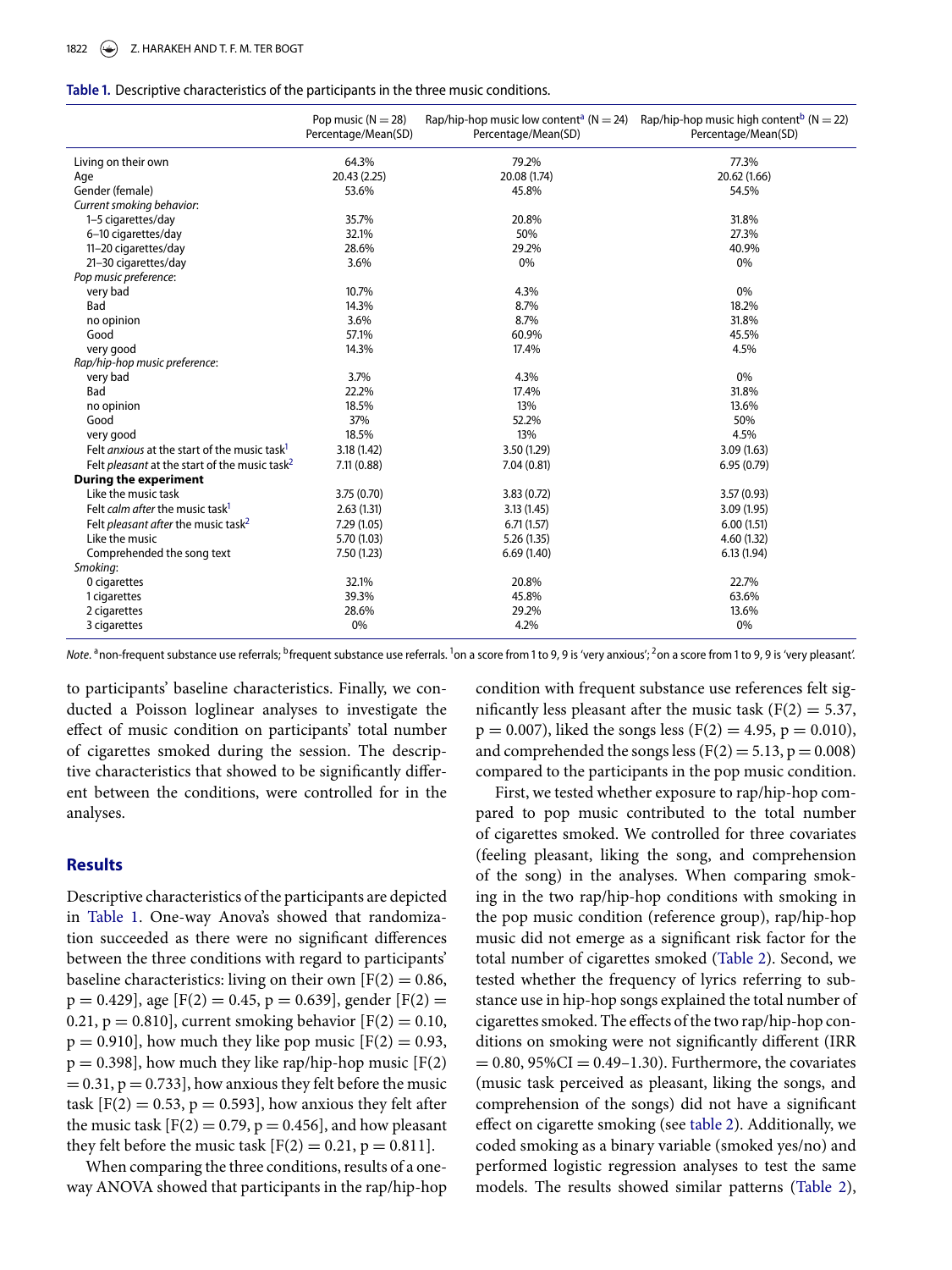<span id="page-5-0"></span>Table 2. Experiment on the effect of hip-hop music compared to pop music songs on participants' cigarette smoking.

|                                           | Total number of cigarettes |               |                    | Smoked Cigarettes (No/Yes) |               |                    |
|-------------------------------------------|----------------------------|---------------|--------------------|----------------------------|---------------|--------------------|
|                                           | <b>IRR</b>                 | 95% CI        | Wald $\chi^2$ (df) | OR                         | 95% CI        | Wald $\chi^2$ (df) |
| Music (ref. $=$ Pop music)                | 1.00                       |               |                    |                            |               |                    |
| Rap/hip-hop with low content <sup>a</sup> | 1.25                       | $0.77 - 2.03$ | 0.815(1)           | 1.71                       | $0.44 - 6.58$ | 0.610(1)           |
| Rap/hip-hop with high content b           | 0.97                       | $0.55 - 1.73$ | 0.008(1)           | 1.10                       | $0.24 - 5.13$ | 0.015(1)           |
| Music task perceived as pleasant          | 0.99                       | $0.85 - 1.14$ | 0.042(1)           | $0.56*$                    | $0.33 - 0.95$ | 4.572(1)           |
| Liked the music songs                     | 0.95                       | $0.80 - 1.13$ | 0.290(1)           | 0.92                       | $0.55 - 1.54$ | 0.097(1)           |
| Comprehension of the music songs          | 1.08                       | $0.94 - 1.24$ | 1.123(1)           | 1.26                       | $0.84 - 1.90$ | 1.222(1)           |

<span id="page-5-1"></span>*Note.* ªnon-frequent substance use referrals; <sup>b</sup>frequent substance use referrals; IRR is Incidence Rate Ratio, OR is Odds Ratio, 95% CI = 95% confidence intervals,<br>\*p < 0.05, \*\**p <* 0.01, \*\*\*p < 0.001.

<span id="page-5-3"></span>except that music task perceived as pleasant emerged as a protective factor. Participants that perceived the music task as pleasant were less likely to smoke compared to participant that perceived the music task as unpleasant. The effects of the two rap/hip-hop conditions on the binary variable smoking were not significantly different  $(OR = 0.59, 95\% \text{ CI} = 0.15 - 2.25).$ 

# **Discussion**

Textual and voice referrals to substance use in rap/hiphop songs did not seem to trigger smoking in dailysmoking young adults. Our findings indicate that textual references to other substances (alcohol and drugs) and general references to smoking did not trigger cigarette smoking. The findings of our experimental study do not confirm the socialization hypothesis, although this does not necessarily implicate that this hypothesis is not valid. There are at least four possible explanations of why we did not find any effects. The first three do not contradict the socialization hypothesis, the fourth cannot be brought in line with this hypothesis.

First, in rap/hip-hop songs alcohol and drug use referrals are most common whereas smoking is almost never the main topic of the song. Thus, our findings indicate that textual references to other substances (alcohol and drugs) may not function as cue exposure or trigger for cigarette smoking. Furthermore, listening to voice referrals may not be sufficient to affect young people's behavior, perhaps they also need to observe the behavior, as in music videos. Different types of substance use are depicted/portrayed frequently in these music videos (Gruber et al., [2005\)](#page-6-1), and may have a stronger effect as a cue stimulus (Gruber et al., [2005\)](#page-6-1). Future studies need to examine whether these visual cues in videos, that is combinations of voice, text and visuals, have more impact on smokers than voice and text alone.

Second, our findings show that the text lyrics of the rap/hip-hop songs are not well comprehended/understood and/or the English synonyms or metaphors for substance use may not be well-known

<span id="page-5-2"></span>among the Dutch participants. This may also have contributed to the participants not liking these particular songs and feeling less pleasant when hearing these songs. This reasoning might particularly apply for non-natives in English language, and therefore, future research needs to be replicated in English-speaking countries.

Third, rap/hip-hop music may still affect smoking maintenance but indirectly, through mood. Our results showed that participants felt more pleasant when hearing pop music compared to rap/hip-hop songs with frequent substance use references, and the participants that perceived the music task as pleasant were less likely to smoke compared to participant that perceived the music task as unpleasant. Although this latter finding was not robust in our study, it may be interesting to examine mediation effects in further experimental studies. Thus, whether specific kind of music changes the mood of the participant and, in turn, increases/decreases the likelihood to smoke. There is ample empirical evidence that music affects emotions and mood (Blood, Zatorre, Bermudez, & Evans, [1999;](#page-6-13) Milliman, [1986;](#page-6-14) Saarikalio & Erkkilä, [2007;](#page-7-6) Sloboda, [1991\)](#page-7-7) and the music, mood, smoking causal chain should be further explored.

Fourth, other hypotheses that were described in the Introduction (i.e., selection and 'third factors') may be more plausible than the socialization hypothesis. More importantly, possible 'third factors' such as social context and personality traits need to be studied further. The effect of music may depend on other individuals who are in the presence of the listener, on listener's location as well as on whether listening to this music is his/her own choice (Engels et al., [2011\)](#page-6-6). Furthermore, certain personality traits such as rebelliousness and sensation-seeking may be related to listening to non-mainstream music (Dillman Carpentier et al., [2003\)](#page-6-9). This music preference, in turn, may lead to formation of non-conventional/nonmainstream peer groups in which group members may be associated with more problem behaviors (Doornwaard, Branje, Meeus, & Ter Bogt, [2012;](#page-6-15) Ter Bogt et al., [2013\)](#page-7-8). Thus, music preference may play a crucial role in (social) identity expression and development,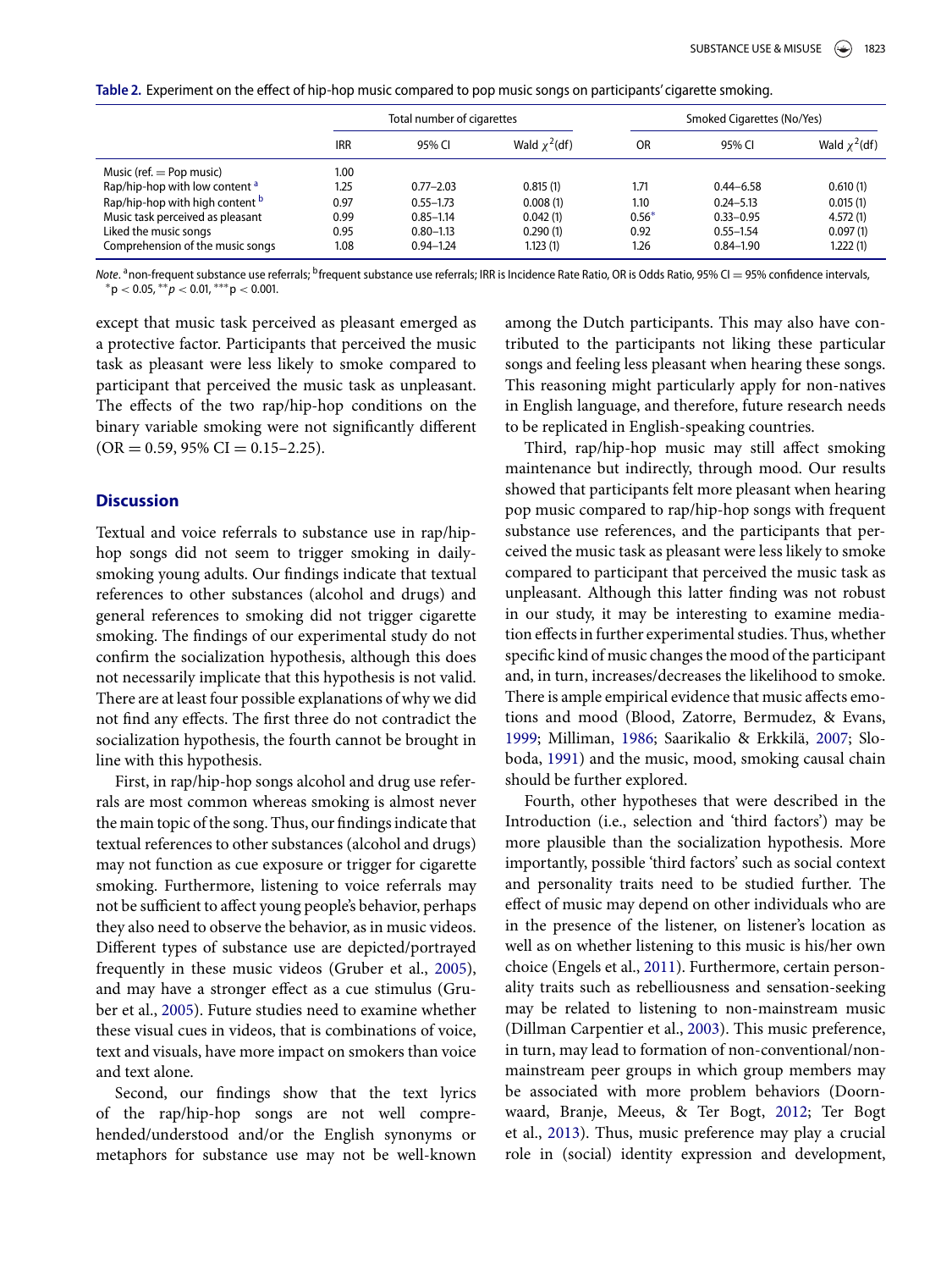especially in adolescence, and needs to be examined further (Bonneville-Roussy, Rentfrow, Xu, & Potter, [2013\)](#page-6-16).

#### *Limitations*

First, the external validity may be limited because of the limited range of music genres, the number of songs, and the specific sample (daily-smoking young adults). Second, our study was designed to test strong effects but may have had insufficient power to test small effects. Third, the pop music condition research was conducted later in time (from November to December) than the two other conditions (from May to November). This may have biased the results, although the procedure and protocol were similar in each of the three conditions. Fourth, other covariates may have been important to control for but were not assessed: e.g., familiarity with the songs, aspects of mood other than calmness and pleasantness, such as depression, anger, vigor, fatigue. Future research may consider these possible covariates, but may also examine them as possible moderators or mediators.

#### *Conclusion*

Our findings imply that rap/hip-hop music per se is not a significant factor inducing smoking among dailysmoking young adults. There is no need to acutely discourage daily-smokers to listen to certain types of music. However textual references to substance use in combination with visuals should be further explored. We furthermore need to address personality traits or social context factors which drive an alternative explanation of the association between listening to specific kinds of music and cigarette smoking. Future, more sophisticated experimental studies are necessary to replicate or reject our findings in different cultural contexts and larger samples.

#### **Acknowledgements**

We thank the undergraduate and graduate students for helping with the selection of the music songs and collection of the data. We are indebted to all the participants for their participation.

# **Declaration of interest**

Both authors declare they have no conflicts of interest.

# **Funding**

This study was supported by The Netherlands Organization for Scientific Research (NWO) – Vernieuwingsimpuls (Veni, grant number: 451-08-018), The Netherlands.

## **References**

- <span id="page-6-8"></span>Bandura, A. (1977). *Social learning theory*. Oxford, England: Prentice Hall.
- <span id="page-6-13"></span>Blood, A. J., Zatorre, R. J., Bermudez, P., & Evans, A. C. (1999). Emotional responses to pleasant and unpleasant music correlate with activity in paralimbic brain regions. *Nature Neuroscience*, *4*, 382–387.
- <span id="page-6-16"></span>Bonneville-Roussy, A., Rentfrow, P. J., Xu, M. K., & Potter, J. (2013). Music through the ages: Trends in musical engagement and preferences from adolescence through middle adulthood. *Journal of Personality and Social Psychology*, *105*, 703–717.
- <span id="page-6-10"></span>Brown, J. D., Steele, J. R., & Walsh-Childers, K. (2002). Introduction and overview. In Brown, J. D., Steele, J. R., & Walsh-Childers, K. (Eds.), *Sexual teens, sexual media: Investigating media's influence on adolescent sexuality* (pp. 1–24). Mahwah, NJ: Erlbaum.
- <span id="page-6-0"></span>Chen, M. J., Miller, B. A., Grube, J. W., & Waiters, E. D. (2006). Music, substance use, and aggression. *Journal of Studies on Alcohol*, *6*, 373–381.
- <span id="page-6-9"></span>Dillman Carpentier, F., Knobloch, S., & Zillmann, D. (2003). Rock, rap, and rebellion: comparisons of traits predicting selective exposure to defiant music. *Personality and Individual Differences*, *35*, 1643–1655.
- <span id="page-6-15"></span>Doornwaard, S. M., Branje, S., Meeus, W. H. J., & Ter Bogt, T. F. M. (2012). Development of adolescents' peer crowd identification in relation to changes in problem behaviors. *Developmental Psychology*, *48*, 1366–1380.
- <span id="page-6-7"></span>Engels, R. C. M. E., Poelen, E. A. P., Spijkerman, R., & Ter Bogt, T. F. M. (2012). The effects of music genre on young people's alcohol consumption: An experimental observational study. *Substance Use & Misuse*, *47*, 180–188.
- <span id="page-6-6"></span>Engels, R. C. M. E., Slettenhaar, G., Ter Bogt, T. F. M., & Scholte, R. H. J. (2011). Effects of alcohol references in music on alcohol consumption in public drinking places. *American Journal on Addictions*, *20*, 530–534.
- <span id="page-6-1"></span>Gruber, E. L., Thau, H. M., Hill, D. L., Fisher, D. A., & Grube, J. W. (2005). Alcohol, tobacco, and illicit substances in music videos: A content analysis of prevalence and genre. *Journal of Adolescent Health*, *37*, 81–83.
- <span id="page-6-11"></span>Harakeh, Z., & Vollebergh, W. A. M. (2012). The impact of active and passive peer influence on young adult smoking: An experimental study. *Drug and Alcohol Dependence*, *121*, 220–223.
- <span id="page-6-2"></span>Herd, D. (2008). Changes in drug use prevalence in rap music songs, 1979–1997. *Addiction Research & Theory*, *16*, 167–180.
- <span id="page-6-3"></span>Herd, D. (2014). Changes in the prevalence of alcohol in rap music lyrics 1979–2009. *Substance Use & Misuse*, *49*, 333–342.
- <span id="page-6-12"></span>Lang, P. J. (1980). Behavioral treatment and bio-behavioral assessment: Computer applications. In J. B. Sidowski, J. H. Johnson, T. A. Williams (Eds.), *Technology in mental health care delivery systems* (pp. 119–137). Norwood, NJ: Ablex.
- <span id="page-6-14"></span>Milliman, R. E. (1986). The influence of Background music on the behavior of restaurant patrons. *The Journal of Consumer Research*, *13*, 286–289.
- <span id="page-6-5"></span>Miranda, D., & Claes, M. (2004). Rap music genres and deviant behaviors in French-Canadian adolescents. *Journal of Youth and Adolescence*, *33*, 113–122.
- <span id="page-6-4"></span>Mulder, J., Ter Bogt, T. F. M., Raaijmakers, Q. A. W., Gabhainn, S. N., Monshouwer, K., & Vollebergh, W. A. M. (2009). The